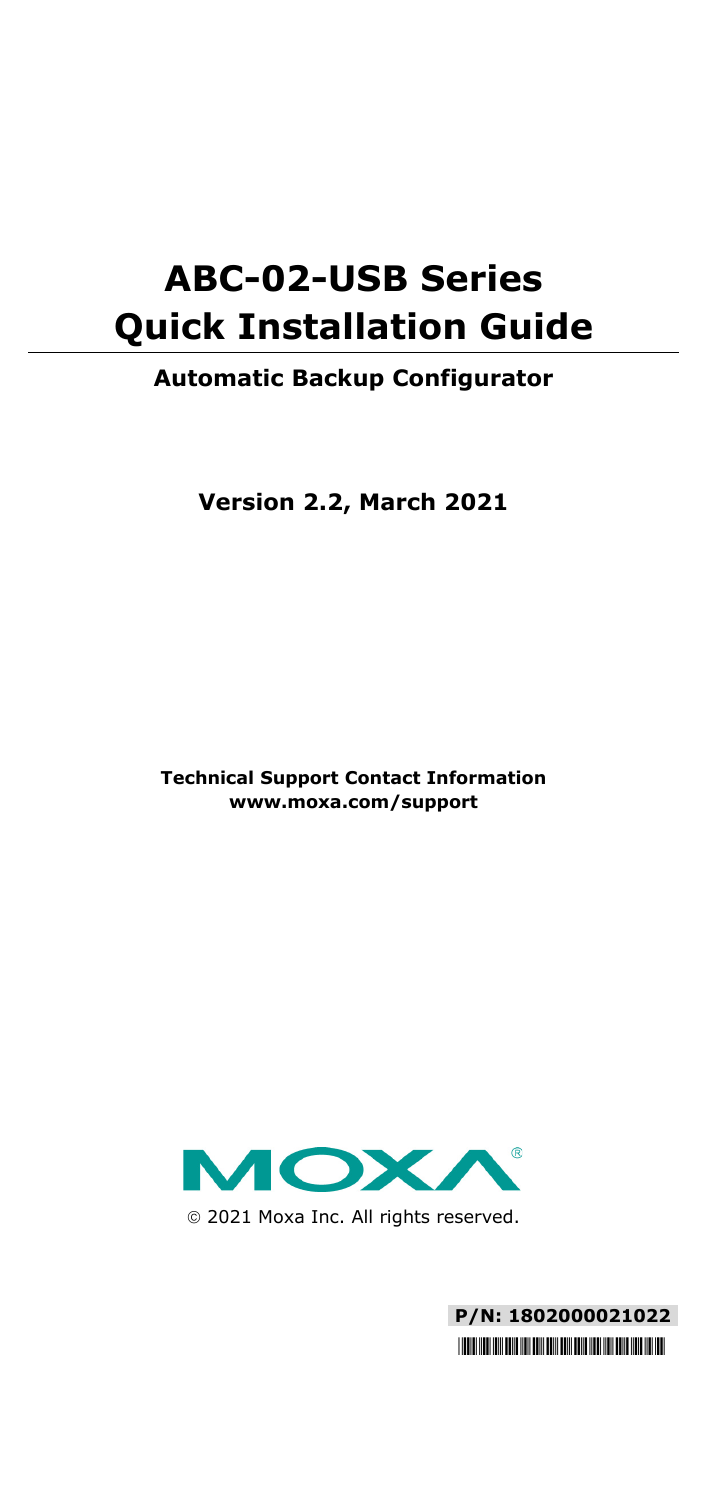# **Overview**

The ABC-02-USB Automatic Backup Configurator is a device that can save and load configuration files, backup event logs, and load firmware of Moxa's managed switch via the USB (universal serial bus) interface. The ABC-02-USB is able to be accessed directly like a standard USB flash drive from a computer.

The ABC-02-USB makes it easier to manage the backup of system parameters or perform configuration during the replacement of a switch. With the ABC-02-USB, users can quickly re-install a substitute switch (of the same model) without the need of a laptop computer. The ABC-02 can be used to recover the entire system configuration, including the IP address, if a switch failure occurs.

Switches can load firmware from the ABC-02-USB and backup event logs to the ABC-02-USB. It is also an easy and fast diagnostics tool for automation engineers to retrieve configuration files and event logs in the field immediately, without the need for laptop computers.

# **Package Checklist**

The ABC-02-USB is shipped with the following items. If any of these items is missing or damaged, please contact your customer service representative for assistance.

- 1 x ABC-02-USB
- Quick installation guide (printed)
- Warranty card

### **Features**

- Widely used USB 2.0 interface
- Click the switch rest button to back up the configuration file and event log to ABC-02
- Automatic loading of system configuration after system reboot
- Manual upgrade firmware from ABC-02 and backup event logs to ABC-02
- Manual and saving system configuration through web console
- Extend switch event log storage capability
- Portable low-power design that requires no power supply
- CE, FCC approval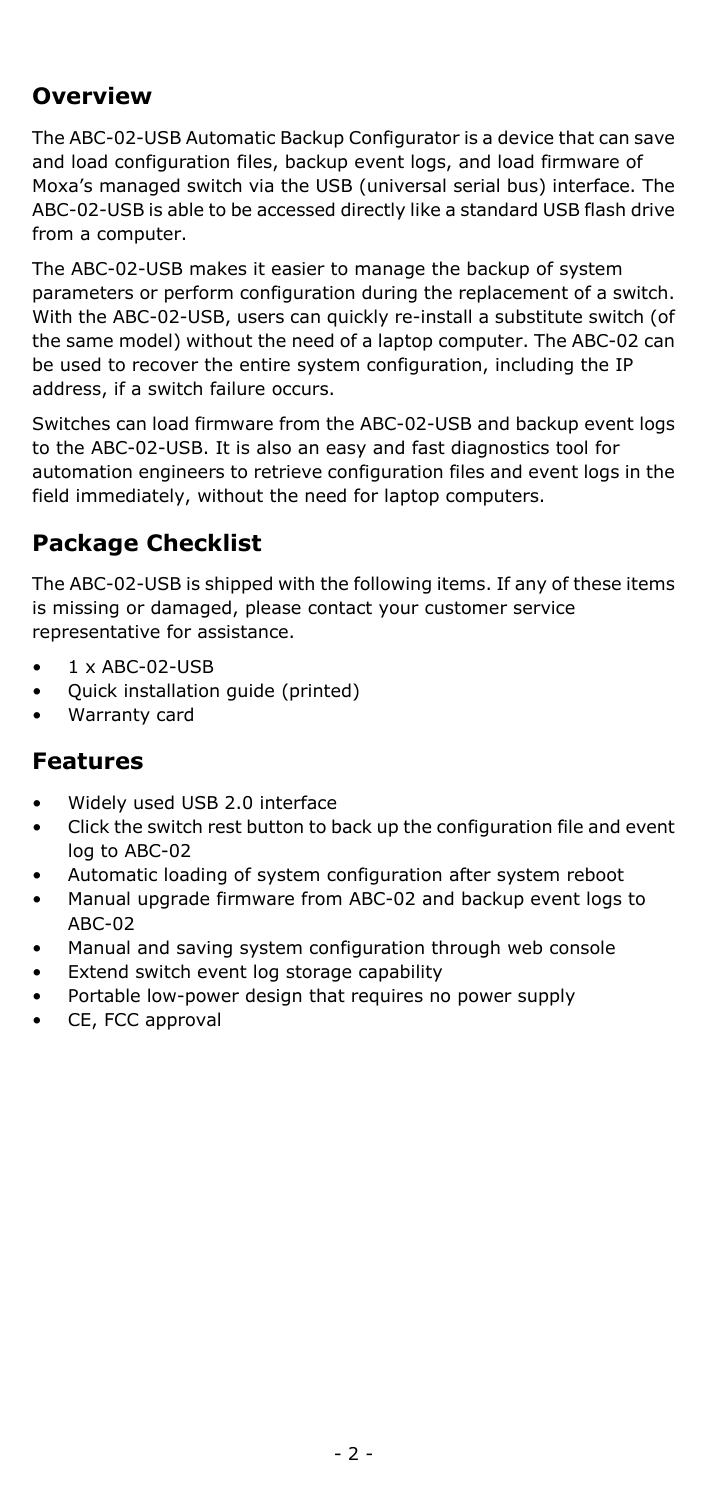### **Hardware Description**



### **Product Installation**

The ABC-02-USB is designed for use with an USB 2.0 port. Plug the ABC-02 into the USB port of your Moxa managed switch. Securing the ABC-02 on the wall with an M4 screw is suggested.



Avoid hanging the ABC-02 configurator from the switch without securing it onto the wall.

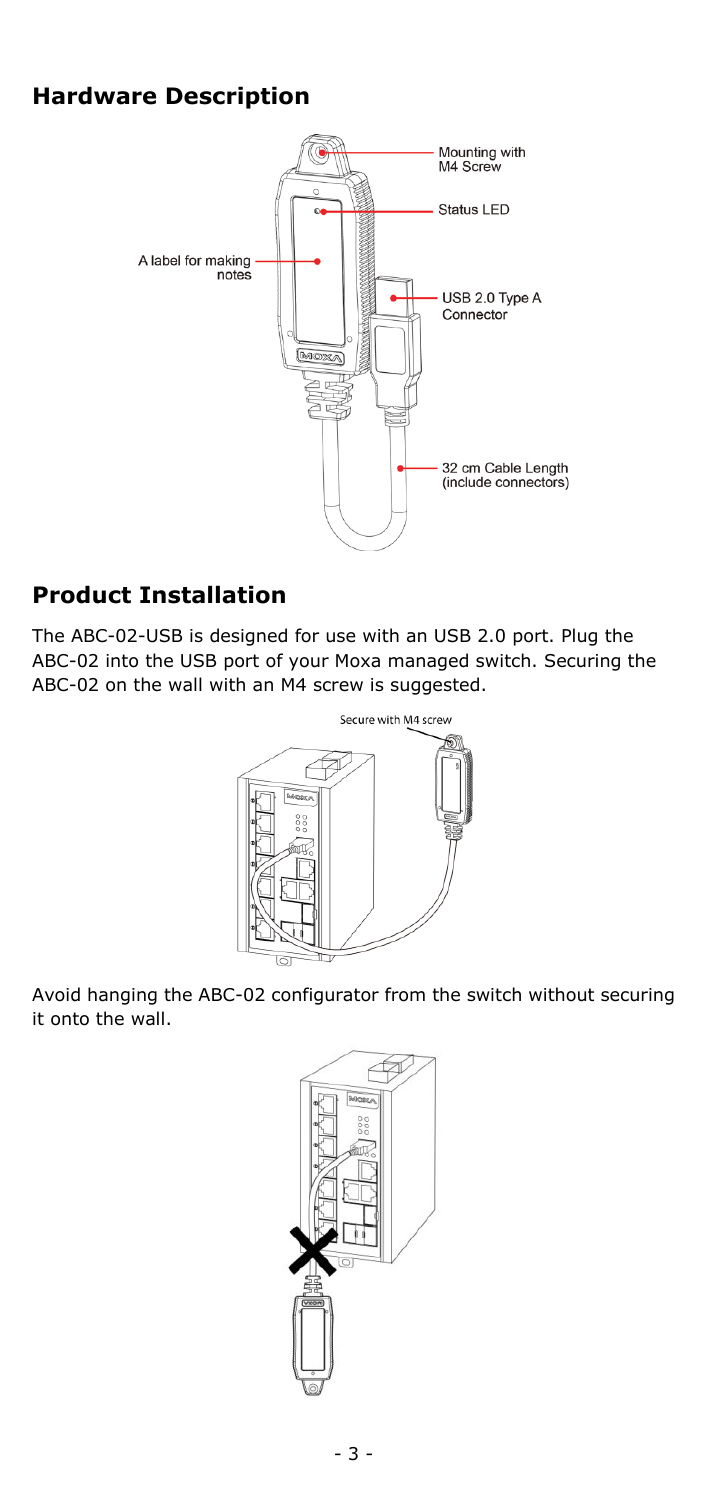Please refer to the Product Operation section for instructions on how to save and load the configuration, firmware, and event logs.

### **Product Operation**

#### **Configuration Backup and Restore**

• Backup switch configuration on the ABC-02

Use the switch web console to save the configuration file to the ABC-02. This function is found under "System/System Files/ Configuration Backup and Restore ". Then select "Auto Backup Configurator (ABC-02)" in the web console. Click "Backup" to save the configuration file to the ABC-02. The file will be saved in the ":\Moxa" folder of the ABC-02. The file name is "Sys.ini".

- Restore the configuration file from the ABC-02 to the switch
	- A. Manually operate in web console

Use the switch web console to load configuration files from the ABC-02 to the switch. This function is found under "System/System Files/ Configuration Backup and Restore". Then select "Auto Backup Configurator (ABC-02)" in the web console. Click "Browse" to select the file you need. Then click "Restore" to start loading into your switch.

B. Auto-load the configuration file from the ABC-02 to the system when the switch boots up

Power off your switch first, and then plug in the ABC-02. Then power on your switch, the system will detect the configuration file on the ABC-02 automatically. The switch will recognize the file name with following sequence priority:

- 1. "MAC address last 6 digits.ini\*"
- 2. "Sys.ini". If no matching configuration file is found, the fault LED light will turn on. The switch will boot up normally.

**NOTE** Please save your configuration files in the ":\Moxa" folder of the ABC-02. Auto-load will detect the configuration file using this path only.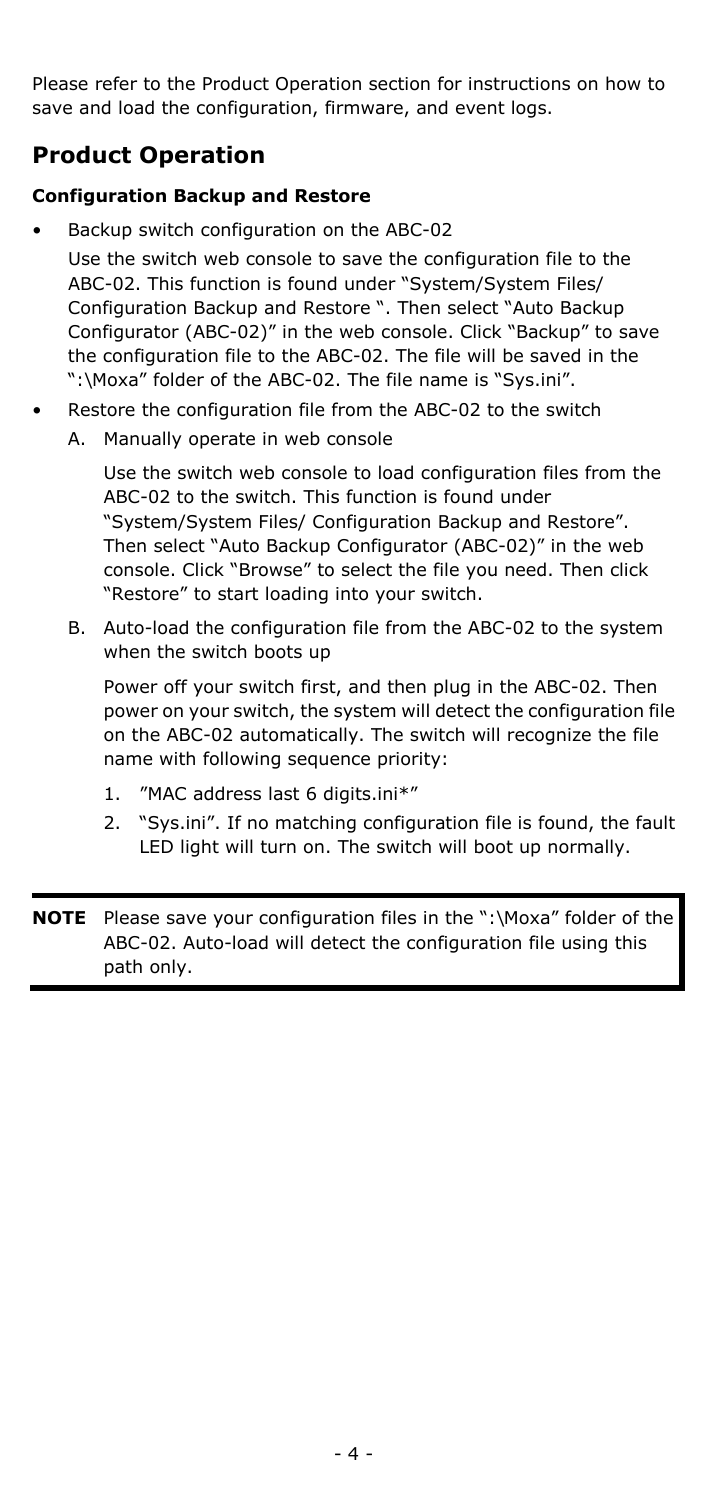#### **Firmware Upgrade**

Upgrade the firmware from the ABC-02 to the switch. You can download the firmware file from http://www.Moxa.com/support/.

Save the firmware file in the ":\Moxa" folder of the ABC-02.

Plug in the ABC-02 into your switch. Use the switch web console to load the switch firmware file from the ABC-02. This function is found under "System/System Files/ Firmware Upgrade ". Then select "Auto Backup Configurator (ABC-02)" in the web console. Click "Browse" to select the file you need. Then click "Upgrade" to start loading the file into your switch.

#### **Log File Backup**

Backup the switch log file to the ABC-02

Use the switch web console to save the configuration file to the ABC-02. This function is found under "System/System Files/ Log File Backup ". Then select "Auto Backup Configurator (ABC-02)" in the web console. Click "Backup" to save the configuration file to the ABC-02. The log file will be saved in the ":\Moxa" folder of the ABC-02. The file will be named "Sys.log".

#### **One-click backup**

The ABC-02 can backup configuration and log files from the switch. When the ABC-02 is plugged into the switch, "STATE" LEDs on the switch will start to blink slowly, and the reset function will be disabled automatically. Press the "reset" button once and the switch will start backing up configuration files and system logs to the ABC-02.



The "RESET" button is located on the front panel of rackmount type switches and on the top panel of DIN-rail type switches.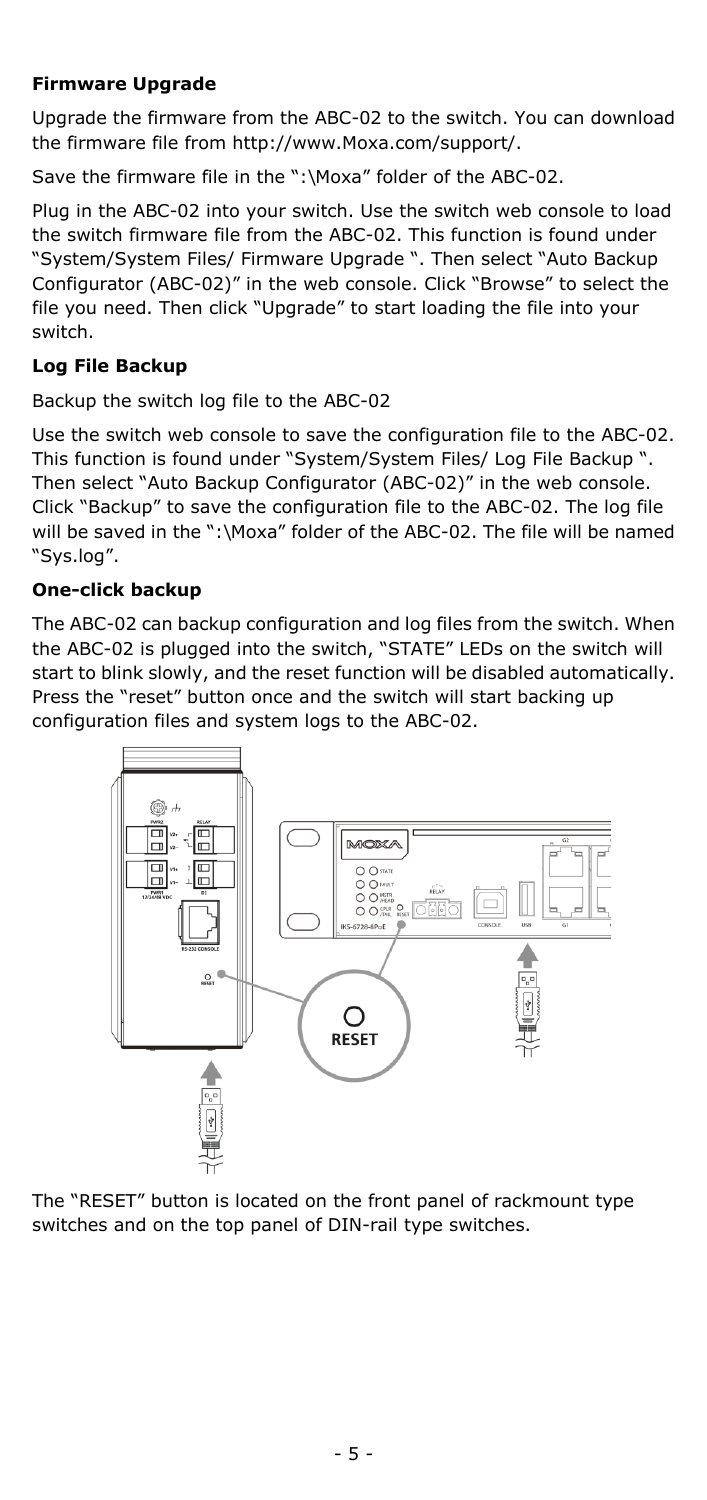#### **Auto backup to the ABC-02 when configurations change**

The ABC-02 is capable of backing up switch configuration files automatically. This function is found under "System/System Files/ Configuration Backup and Restore". While the ABC-02 is plugged into the switch, enable the "Auto backup to ABC-02 when configuration change" option. Then click "Apply". Once this configuration is modified, the switch will back up the current configuration under the "/His\_ini" folder in the ABC-02. The file name will be the system date/time (MMDDHHmm.ini).

#### **Auto backup of the earliest 100 log entries to prevent overwriting**

This function is designed to maintain a long-term record the switch log files. Moxa Ethernet switches are capable of saving 1000 entries of event logs. When the 1000-entry storage limit is reached, the switch will delete the oldest saved event log. The ABC-02 can help to backup these event logs. When switch log entries reach 1000, the ABC-02 will back up the earliest 100 entries of the switch.

The function is found under "System/System Files/ Log File Backup". Enable the "Auto backup the earliest 100 log entries to prevent overwriting". Then click "Apply". After that, when the ABC-02 is plugged into the switch, the event logs will always be saved to the ABC-02 automatically.

**NOTE** For further details on the ABC-02 operation through the switch web console, please refer to the switch user manual.



# **WARNING**

DO NOT remove the ABC-02 when the STATE LED is blinking or when the web console is showing WORKING status.

**NOTE** The status of the ABC-02 may be checked on the switch web console or by observing the switch front panel LEDs.

| <b>Operation</b>      | <b>Switch LED status</b>                                   |
|-----------------------|------------------------------------------------------------|
| The switch detects    | STATE blinking slowly (1 time/ 2                           |
| ABC-02-USB plugged in | seconds),                                                  |
| Import/Export in      | FAULT, MASTER, COUPLER LEDS                                |
| progress*             | Blink sequentially and circularly                          |
|                       | Import/Export successful FAULT, MASTER, COUPLER LEDs light |
|                       | off                                                        |
| Save/Load failed      | FAULT LED light on until ABC-02 is                         |
|                       | removed or system reboot                                   |

| <b>Operation</b> | <b>ABC-02 LED status</b>        |
|------------------|---------------------------------|
| Power on         | ABC-02 STATE LED green light on |
| Reading /Writing | ABC-02 STATE LED blinking       |

\*Does not include "Auto backup to the ABC-02 when configuration change" and "Auto backup the earliest 100 log entries to prevent overwriting